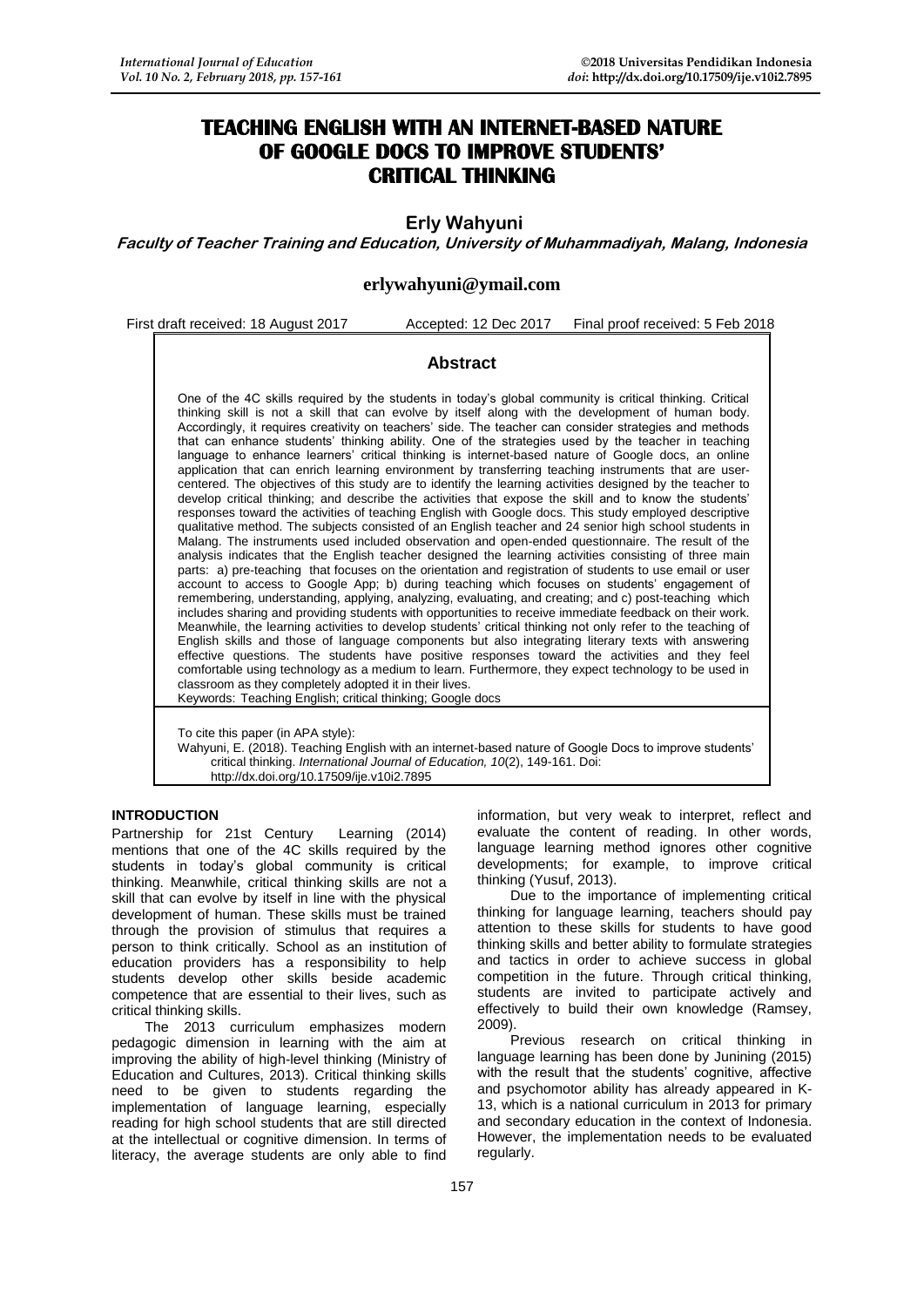Keeping students exited and active in the classroom requires creativity on teachers' side. Once the teacher establishes the student-centered classroom and creates a framework for incorporating thinking skills into lessons, he or she can then consider strategies and methods that can enhance students' thinking ability. Nowadays a wide diversity of methods is available, both teacher and students can choose a way to meet their need. The goal of teaching is not only to pass the knowledge, but also to encourage students to self-development.

Technology can enrich learning environment by transfering teaching instruments toward user centered (Marcus-Quinn, 2013). Internet based-nature of Google docs is one of the online applications that can enrich learning environment by transferring teaching instruments toward users.

Furthermore, research on the use of internet for language learning activities has been conducted by Zhang (2013) about developing an EFL teaching and learning website, sharing the various English resources, and cultivating teacher and learner autonomy. Meanwhile, online training organized by SEAMEO Community Development (2017) conducted language learning with the topic of HOTs as Teaching Strategy (improving HOTS through language) addressed to language teachers of Junior and Senior High School in Indonesia to become participants to facilitate group task. Every group of language teacher practices to identify the level of HOTs from the eliterary texts and share the result through distance learning.

The above facts underline and motivate the researcher to know the learning activities done by an English teacher in a senior high school to enhance learners' critical thinking and her students' responses toward the activity with internet–based nature of Google docs.

#### **METHOD**

The design chosen for this research study is a descriptive qualitative one which investigates the nature of phenomena that exist by observing and describing the behavior of a subject without influencing it in any way (Johnson, 2005).The location of the research was in SMA Muhammadiyah I Batu Malang; one of the private senior high schools in Malang, East Java Indonesia.

## **Participants**

The data were compiled from an English teacher as the subject of the research and 21 students of the eleventh grade of SMA Muhammadiyah I Batu Malang. The instruments used were observation, questionnaire, and document.

The observation was done to identify the activities designed by the English teacher, the implementation during the learning process from preactivity, during-activity, and post-activity. The document is a lesson plan that provides additional data regarding the main research question. Meanwhile, the open-ended questions consist of 5 questions. Here, the students were free to answer the question based on their own knowledge or feelings.

#### **Data collection and data analysis**

After the data were collected, they were then analyzed. Likert scale was used to gauge attitudes, values, and opinions. Students were asked to complete a questionnaire that requires them to indicate the extent to which they agree or disagree with a series of statements (Hall, 2010). The techniques of analyzing the data in this research included data reduction, data presentation, and conclusion: drawing or verifying (Miles and Huberman, 2013).

# **RESULTS AND DISCUSSION**

The result of the study indicated that the English teacher of SMA Muhammadiyah I Batu Malang designed the lesson plan with the activities using internet-based nature of Google Docs. The teacher, in this case, implemented six integrated activities referring to the revision of Bloom taxonomy's (2006, retrieved on March 2nd, 2013) such as: a) remembering, b) understanding, c) applying, d) analyzing, e) evaluating and f) creating.

The learning activities designed by the teacher to develop critical thinking consist of three main parts: a) pre-teaching focusing on the orientation and register students to use email or user account to access to Google Apps, b) during teaching focusing on students' engagement of remembering, understanding, applying, analysing, evaluating, and creating and, c) post-teaching including sharing and commenting students with opportunities to receive immediate feedback on their work.

Based on the observation, the teaching English to improve students' critical thinking in language classes is split into two main parts with reference to the integrated teaching activities of English and those of language components: grammar-structure and vocabulary.

Following are the tasks of teaching and learning English that require students' interaction, creativity, and critical thinking.

a) Pre-Teaching

The activity starts with simple tasks that allow students to become familiar with the structure and content of the site, and then move on to tasks that foster critical analysis and evaluation of information.

The students get orientation and create an email and an account of Google Apps. The first activity is to download a literary text (narrative text) online and instruct them to identify the language features of the short story "Jack and the Beanstalk" such as verbs, nouns, adjectives, adverds etc. The verbs found such as *give*, *grind*, *smell,* etc.(present tense), *hid, crept out, ate, laid etc.* (past tense), *is stealing* (present continuous tense), *poor, angry,big, fearsome, fool ,etc.*(adjective), *once upon a time, sometime,etc.* (adverb), long and short vowels (/ɔ/ and /ɔː/) in the words like *not*, *from, morning* (/i/ and /i:/ ) *big* and *his,*  diphthongs /ou/ in the words *cow, bone, gold* and so on. The students have to be able to recall verbs, nouns, adjectives, adverbs etc. The second is brainstorming with examining the text (surveying the title, illustrations) and making questions like "What do you think this title will be about"? Or "Tell me three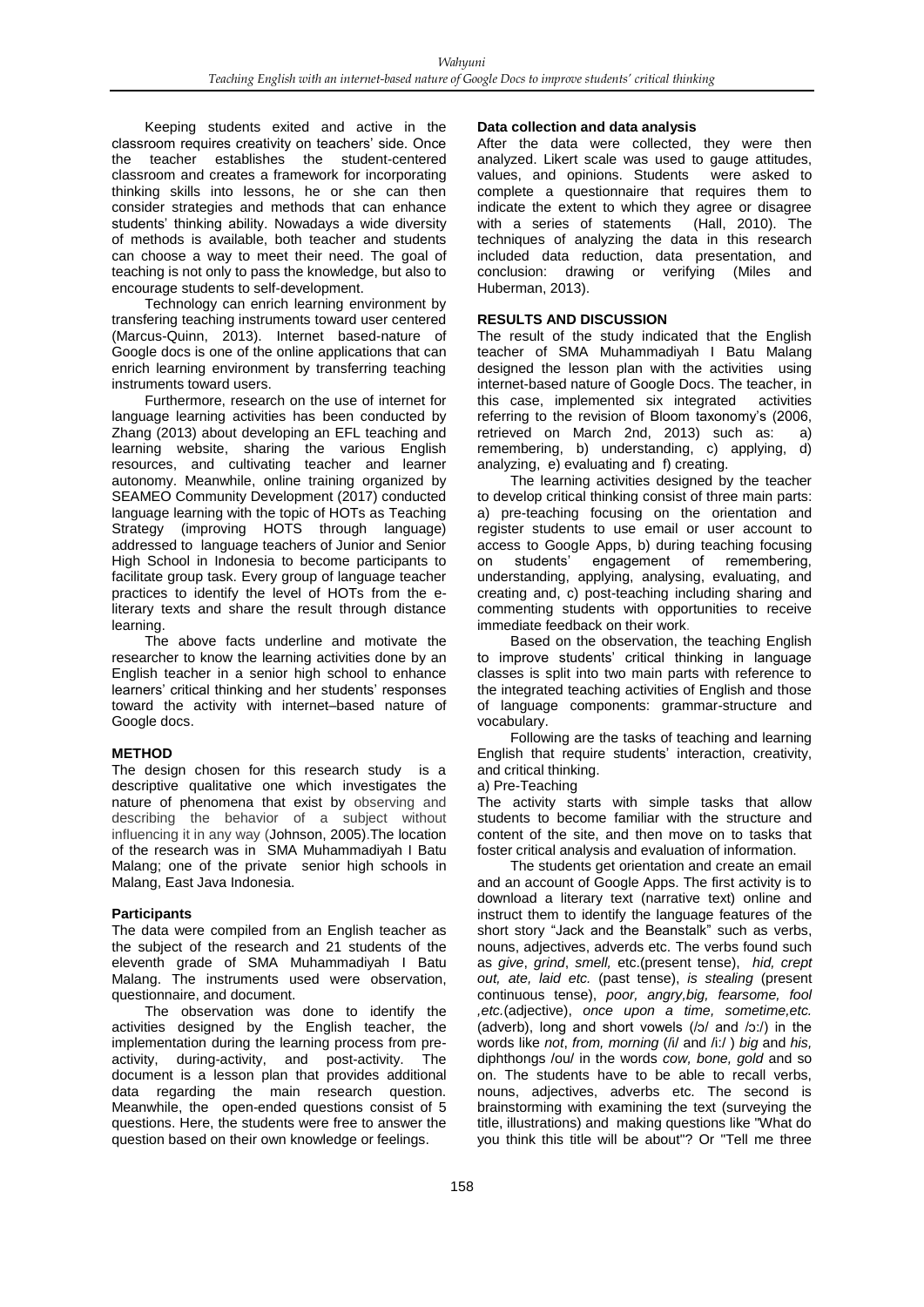things you will be learning in this lesson about this topic or story"?

#### b) While-Teaching

The activity is to apply new vocabulary by creating their own descriptions and comparing certain subjects. The students in groups are provided with the descriptive text with those words missing. They can listen to the recording three times: The first time is purely devoted to listening and trying to work out what the missing words are; the second time deals with filling the gaps; and the third time consists of checking to confirm whether the answers are right or wrong. The students collaborate in pairs then discuss and share the answers online and practise pronouncing the words with the teacher through further listening to the audio exposure of the words. The purpose of the activities is to sharpen students' listening and speaking ability in learning pronunciation of different verbs forms and others (Saha, 2008).

The students are provided with the text of a set of comprehension questions. The students read the text and the teacher gives them some time to do the silent reading, focusing their attention on questions geared toward the surface understanding of the text. Student in pairs then create their own description and question and answers of the subject. After doing the exercises collaboratelly, students should have not only a general understanding of the text but also the ability to be able to describe and compare certain subjects. The students then swap the result of their work with other students and share together online.

By examining the text, language learners learn not only about the grammar and vocabulary but also the writing mechanics and organization. They can see how correct punctuation is applied, how ideas, events and facts are organized into good paragraphs and

finally how the paragraphs are combined into captivating stories.The next activity related to writing skill is by asking students to write down sentences or paragraphs based on their own experience and understanding about a certain topic then create it in a story. It is a part of personal jurnal witing. During these activities the students expand their knowledge individually and then discuss and share the opinions with group members. The students present their result using web tool and together with the teacher check the language components by using Google Docs comment function or discussion function.

c) Post-Teaching includes sharing and commenting students with opportunities to receive immediate feedback on their work. The students together with the teacher evaluate the discussion by identifying their weaknesses and afterward practice solving the problem.

The Students' Respose toward the Learning Activities with the Internet-based Nature of Google Docs The items below are the open-ended questions given

to the students.

- 1. What do you know about Google Aps or Google Docs?
- 2. What activity do you like with Google Docs in class?
- 3. What are the benefit of the activity using Google Docs in class for you yourself?
- 4. How is your feeling after having activity with internet-based of Google Docs ?
- 5. How is the internet access in the school?

Table 1 presents the questionnaire that requires students to indicate the extent to which they agree or disagree with the collaborative activity.

| Table 1. The Questionnaire |                                                           |           |   |         |   |           |
|----------------------------|-----------------------------------------------------------|-----------|---|---------|---|-----------|
| No.                        | <b>Item</b>                                               | <b>SA</b> | A | Un      | D | <b>SD</b> |
|                            |                                                           |           |   | decided |   |           |
|                            |                                                           |           | 2 | 3       | 4 | 5         |
| $\overline{1}$ .           | I have already known Google Docs                          |           |   |         |   |           |
|                            | usually use it for doing the assignment                   |           |   |         |   |           |
|                            | The internet access is available in the school            |           |   |         |   |           |
| $\frac{2.}{\frac{3.}{4.}}$ | The teacher usually uses internet in teaching English     |           |   |         |   |           |
|                            | The teacher usually prepares the suitable activites using |           |   |         |   |           |
|                            | internet                                                  |           |   |         |   |           |
| 6.                         | Using Google Docs can help us review, peer edit and live  |           |   |         |   |           |
|                            | updating our works together                               |           |   |         |   |           |
| 7.                         | My friends and the teacher gives comments and feedback    |           |   |         |   |           |
|                            | on our work                                               |           |   |         |   |           |
| 8.                         | Doing activity in groups using Google Docs practice us    |           |   |         |   |           |
|                            | solving problem                                           |           |   |         |   |           |
| 9.                         | We enjoyed the activity when Google Docs was used         |           |   |         |   |           |
| 10.                        | am very like if teaching and learning in the class with   |           |   |         |   |           |
|                            | internet base                                             |           |   |         |   |           |

Nowadays students depend on the internet and feel confortable using technology as a medium to learn. It can be seen from result of the questionnaire that among the 21 students, 16 (76.19%) of them had been familiar with Google App and they knew about it. The students used Google Docs only in the class for the activities such as writing descriptive and narrative

texts and also paragraph writing. Meanwhile based on the observation the teacher implemented the lesson plan in teaching and she sometimes used Google Docs for integrated writing and reading, and very rare for listening and speaking. The teacher prepared suitable activities in groups' discussion using Google Docs to make students active and creative in class eventhough the access of internet in the school did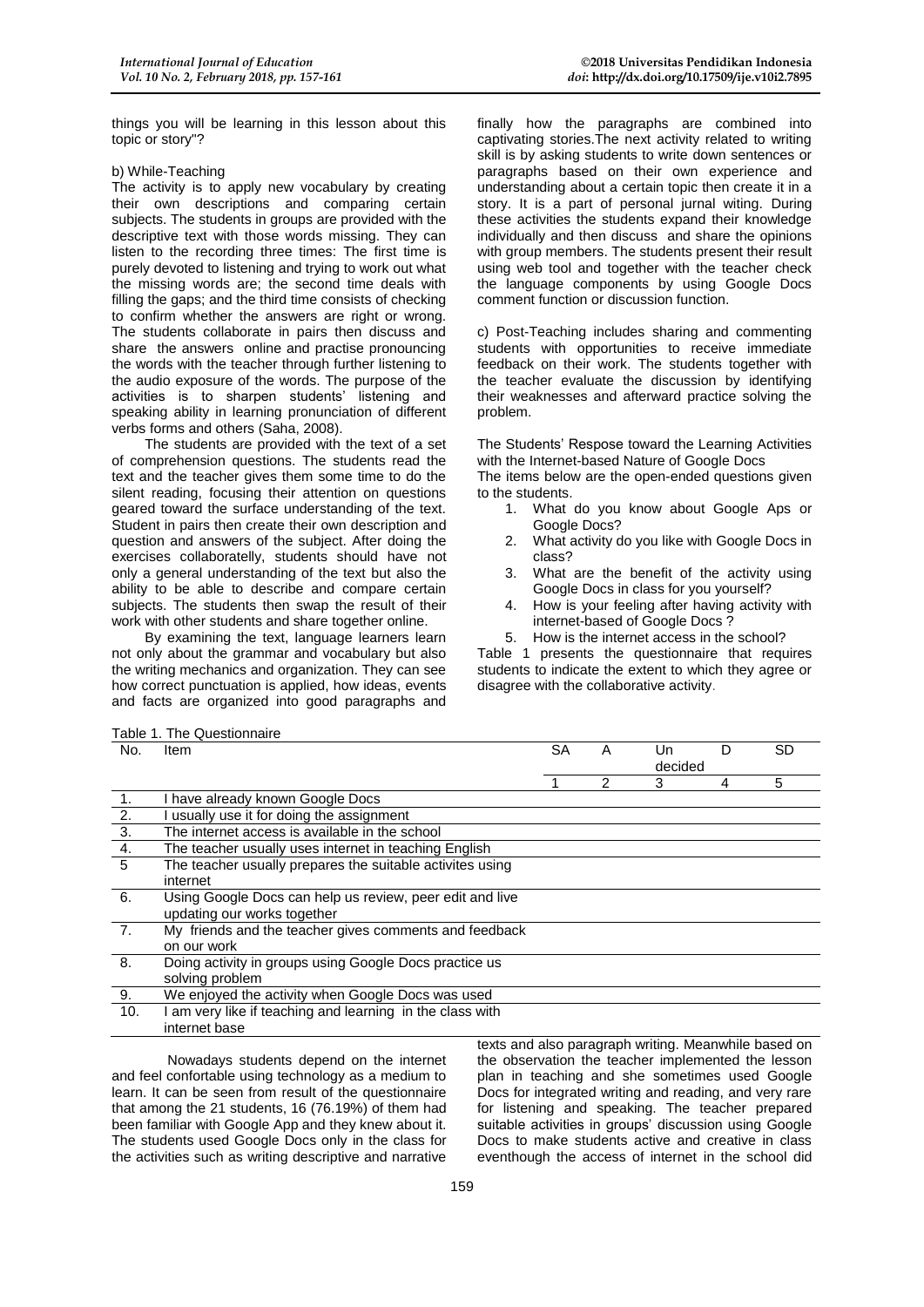not run well and it sometimes disturbed the learning process. Otherwise, according to the students that the activities with Google Docs not only help them identify their mistakes and weaknesses but also solve their problem directly. The percentages of students' responses, and feelings for this activity are different, 18 students (85.71 %) say strongly agree with the activity with internet-based nature of Google Docs, 2 students; (9.52%) agree, and 1 student (4.76 %) is undecided, but no student says "strongly disagree"

with collaborative activities. Meanwhile, the students who feel very satisfied are 4 students (19.29%); satisfied, 16 students (76.19%); and average, 1 student (4.76%). No student feels very dissatisfied with this. On the other hand, students expect technology to be used in classroom as they have completely adopted it in their lives (Gonzales-Vera, 2016,). The level of students' satisfaction with learning English collaboratively with Google Docs can be seen in the graph in Figure 1.



Figure 1. Students' Satisfaction on Collaborative Learning with Google Docs

Research shows that educational experiences that are active, social, contextual, engaging, and studentowned lead to deeper learning. The benefits of collaborative learning include: Development of higherlevel thinking, oral communication, self-management, and leadership skills.

Critical thinking skill cannot evolve by itself along with the physical development of human but it must be trained through a stimulus that requires a person to think critically. School as an institution of education providers has a responsibility to help students develop critical thinking skills therefore, teacher was required to be creative to design and build the students competence (Kameo, 2007). Based on the regulation of Ministry of Education and Culture of the Republic of Indonesia Number 81A of 2013 students should have attitude, skill and knowledge (cognitive, affective and psychomotor) competence. Therefore, it is a must for a teacher to foster the development of the four domains in students by creating many activities in the teaching and learning process.

Internet is a very essential tool to create an interactive media. Redecker et al. (2011) maintain that twenty-first century teacher education must place greater emphasis on instructional design, teambuilding, facilitating learning and new ways to foster creativity and innovation. ICTs must be integrated into teacher education programs and become commonplace as a tool used throughout teaching careers (Ó Grádaigh, 2014). However, that nowadays using internet is appropriate to create integrated activities that can expose the skill (Poore, 2013). Literary texts are the authentic reading material that can provide teacher with the integrated activities. Without any creativity and activities created, the class will be boring and not interested anymore. Google Docs is one of share resources and a web-based collaborative system means of cooperation between

the students or group of students with other subject in doing their works and media interactive learning. The teachers together with the students can each editing, reviewing and correcting one another in doing their works online and exchange ideas among fellow students and teachers and this is one of the examples that can build and develop students' creativity, critical reading, critical thinking, and also problem solving.

#### **CONCLUSION**

Based on the result of the finding, it can be summarized that the learning activities designed by the teachers have a characteristic that is solving problem. Collaborative learning assists students to develop critical thinking skills and achieves richer knowledge generation through shared goals, shared exploration, and a shared process of making meaning. The learning activity help foster students' critical thinking with three phases activities that are a) pre-activity with orientation, giving motivation and asking student to register an account of Google Apps, b) while-activity integrates English skills with steps of remembering, understanding, applying, analyzing, evaluating, and creating and c) post-activity is giving feedback and evaluating the result of learning process. Furthermore, the teaching English with internet-based nature of Google Docs not only enable the students to create sets of cognitive, affective and behavioral competencies but also by combining that abilities the students' competence will be able to maximize so that adult who have critical thinking skill attain good ability to analyze and to think logically so as to produce proper consideration and decision to face the challenges of the future.

#### **REFERENCES**

Bloom, J. (2006). Selected concepts of curriculum. Retrieved from the from